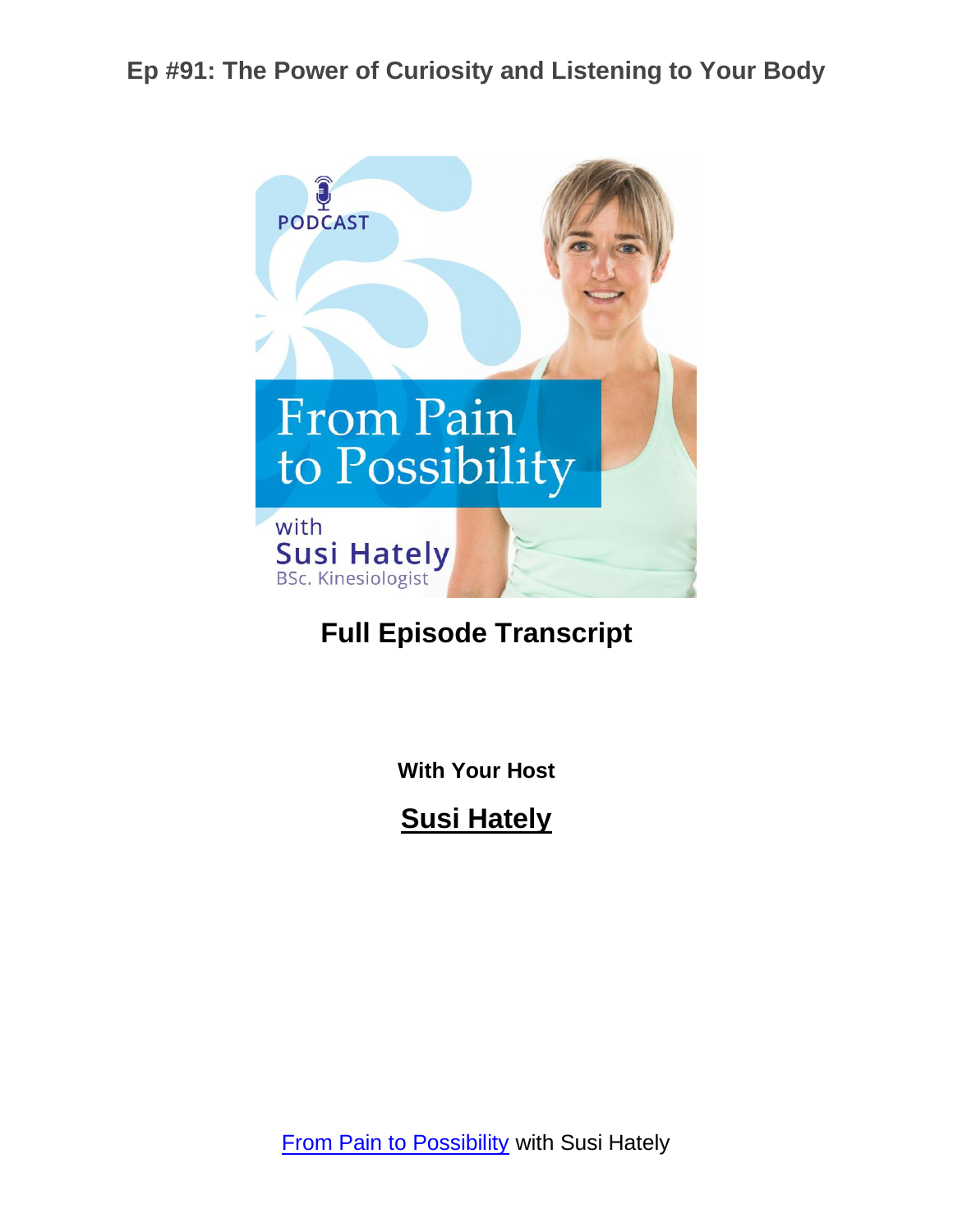**Male Announcer:** You're listening to *From Pain to Possibility* with Susi Hately. You will hear Susi's best ideas on how to reduce or even eradicate your pain and learn how to listen to your body when it whispers so you don't have to hear it scream. And now here's your host, Susi Hately.

Hello and welcome back. I am so glad that you're here because today I have a very special treat. I am sharing with you the first part of a private session that I ran about a week ago with a client who's been working with me for approximately two months. And when she arrived, she is selfdescribing herself as being a mess, had a lot of pain.

And she has just completed a trip across the country to visit with her daughter to help her clean out her new home, to carry her granddaughter around. And really, it's a remarkable description of her journey of listening to her body. How she has become a friend of her body, it feels like her body has become her friend. She did the trip without taking Advil on the way out or on the way back.

It's a really, really great example of the power of curiosity and of listening. When I asked her for her permission to share this piece, she was honored to share it with you. So I really hope you enjoy it, that you gain the appreciation of what truly, truly, truly is possible. That you can move from pain to possibility. Enjoy the listen.

Carolyn: I feel like I keep wondering does everybody have this journey where like I came to sort of in pieces and within a few weeks it's like, why was I crying? And now it's like I'm just understanding my body so much differently and it's responding by being more relaxed. And I can't tell you the stuff that I did this weekend that I couldn't have done two months ago.

And it was nothing athletic, it was like cleaning out cupboards down below, like the lower cupboards. The house my daughter moved into wasn't cleaned before they moved in. So we were all cleaning trying to get it ready for them.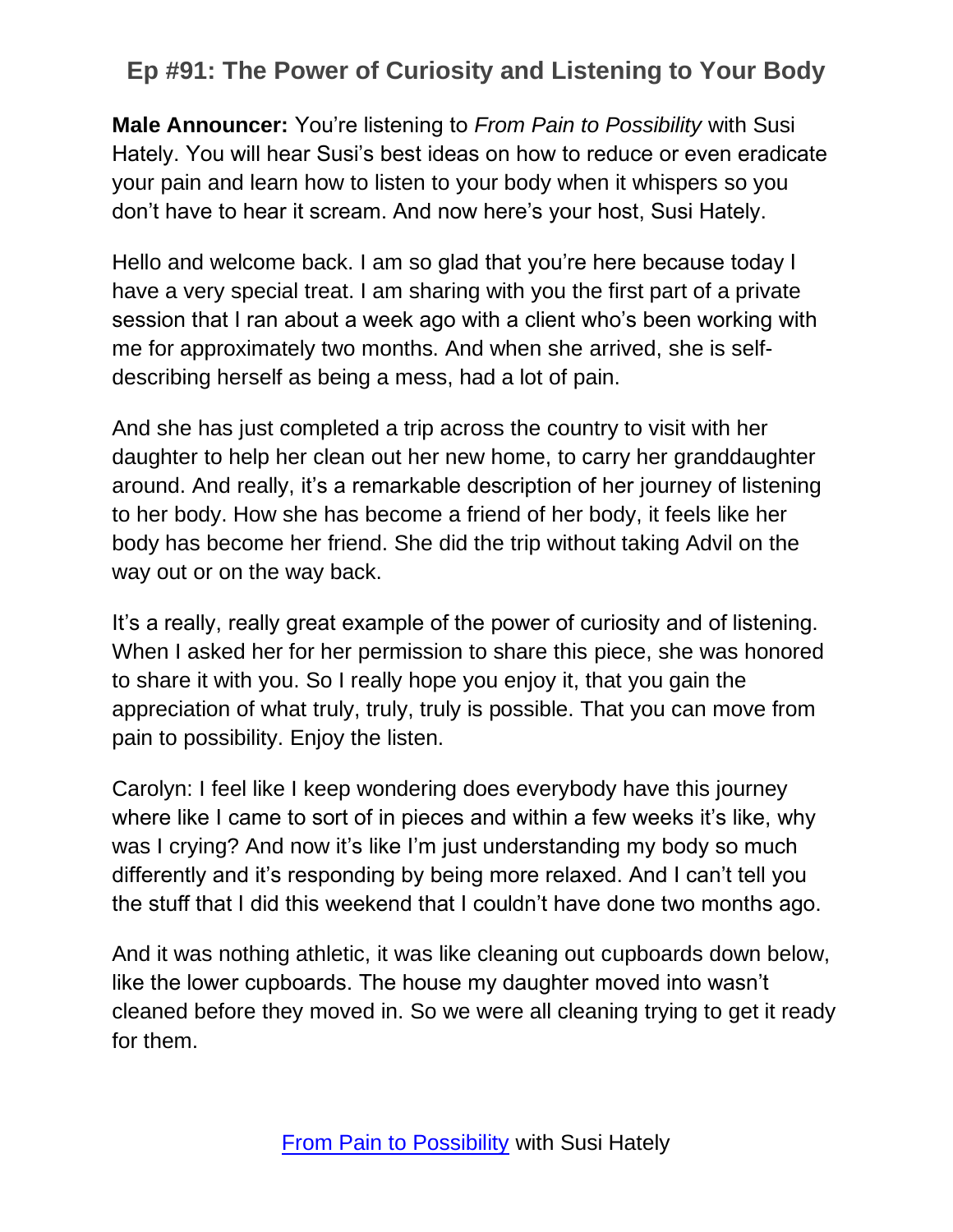And I knew that I was pushing, you know I haven't been able to do child's pose and all that kind of stuff, but I was down in the cupboards and I could feel like this wasn't the best but hang in there with me, body, because I'm going to take care of you afterwards. It's going to be okay. Versus like, oh my gosh, this is starting to hurt.

Honestly my mind would go to, "I know I'm making myself have more pain in the future. I know it's going to be bad; I don't know what I'm going to do, I think I'm hurting myself." Instead of like, "We're going to do this, we're going to be okay." And respecting what the whispers are. I mean I never went into the sharp pain, but I would just listen to the signals and kind of move, I could adapt my movements so that it was minimized.

And then even carrying the five-month-old baby around for a long time and moving with her and playing on the floor with her. And I could feel my body, but it was like I trusted the messengers. It was like there's a whole new sense of trust.

I came home, I went without taking any Advil on the plane, I came home without taking any Advil on the plane. I sat on soft surfaces with a little discomfort, but I had to do it. I mean, I was in a position where I had to do it. No, I didn't have to do it, I was playing with it. I was playing with it and just seeing what I could do.

And, I mean, I feel great today, I got back yesterday. I go through much longer periods without pain than I ever thought I would. So thank you.

Susi: You're welcome. And I have a question for you because inside of that, what you said is there was a way of thinking before, and there's a way of thinking now. But you didn't superimpose some better form of thinking in order to have the experience that you had.

Something sounds like it significantly shifted between, "Oh, I'm going to be sore later and the future of the pain is going to be so much worse." That is an entirely different state or way of being than what you just explained. What got you here? I'm listening to the whispers, I know you're letting me

[From Pain to Possibility](https://www.functionalsynergy.com/podcast/) with Susi Hately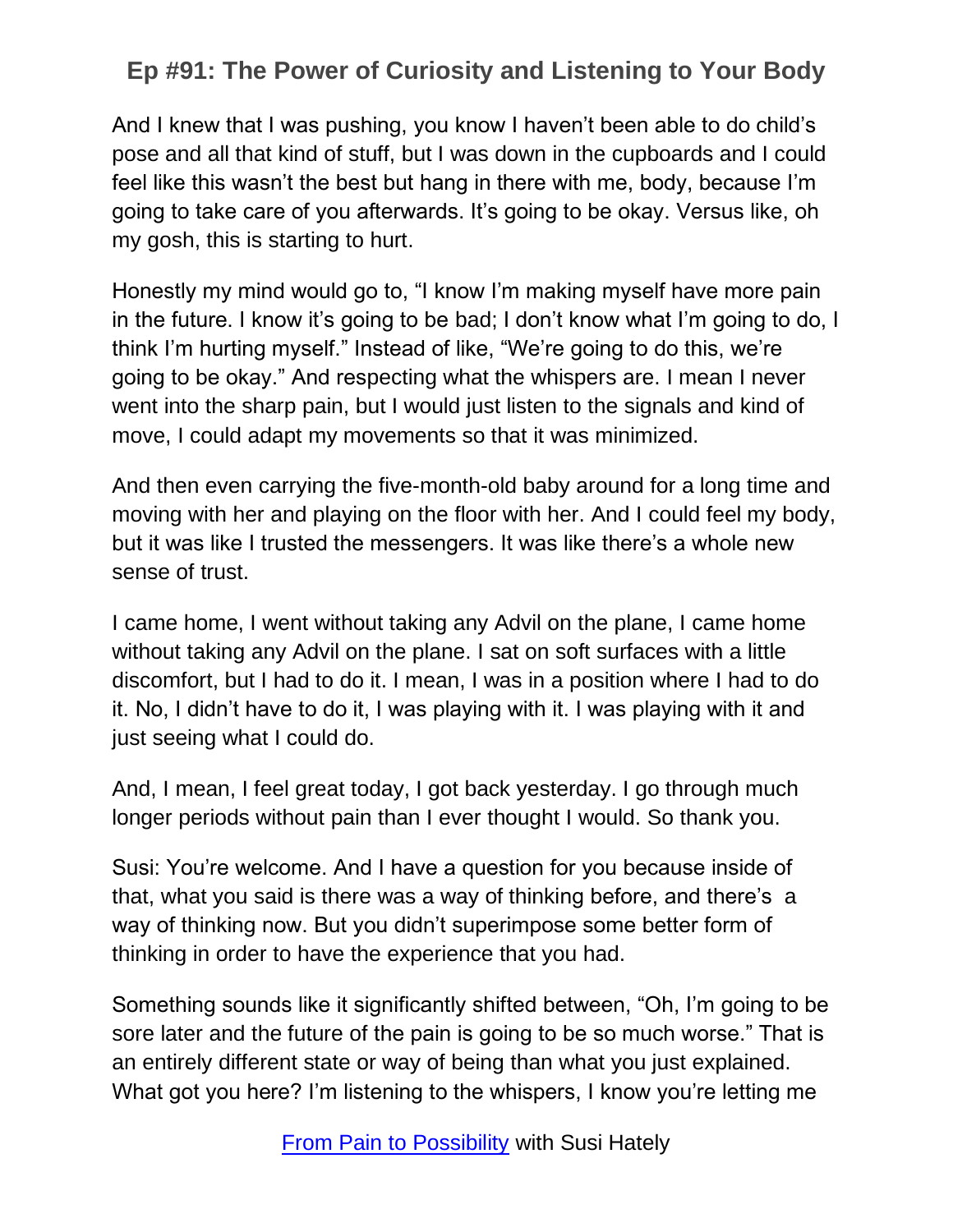know we're working together and not like, "Okay, I'm going to endure this thing."

Carolyn: No, but you really want to know what it was?

Susi: Mm-hmm.

Carolyn: It was a turning point, one of our sessions, I think you ended it and you said, "Carolyn, I really want you to get this." And I thought, "Okay, I'm going to really work on that." So I mean I purposefully, it was a decision on my part to look at this differently.

And my body is giving me clues that this is working, our movements are working. And I think I developed a confidence in that. In that knowledge that things can be good even with my situation.

Susi: What's interesting about that is you came with a whole series of sensations, a whole lot of concern, and lot of unknowns, which were leading to a lot of concern, worry, and fear. We did some movement, we did some relaxation, we did some breathing and things started to settle down.

And what you said is that you gained some confidence and it was like your brain got evidence for another reality to be possible.

Carolyn: Exactly.

Susi: So now you can have these two separate realities and then you had the opportunity to hold onto a little bit of like, "Oh, interesting, this is actually possible." So when I said after one session, it's so funny, I can't remember I even said it. But when I said I really want you to get this, what's the this? What was the this that you interpreted that I wanted you to get?

Carolyn: I needed to believe that I could get better. I think I was still moving in a pattern of fear. I think you wanted me to know that my body is capable of healing. I don't remember the exact words, but I went back and I listened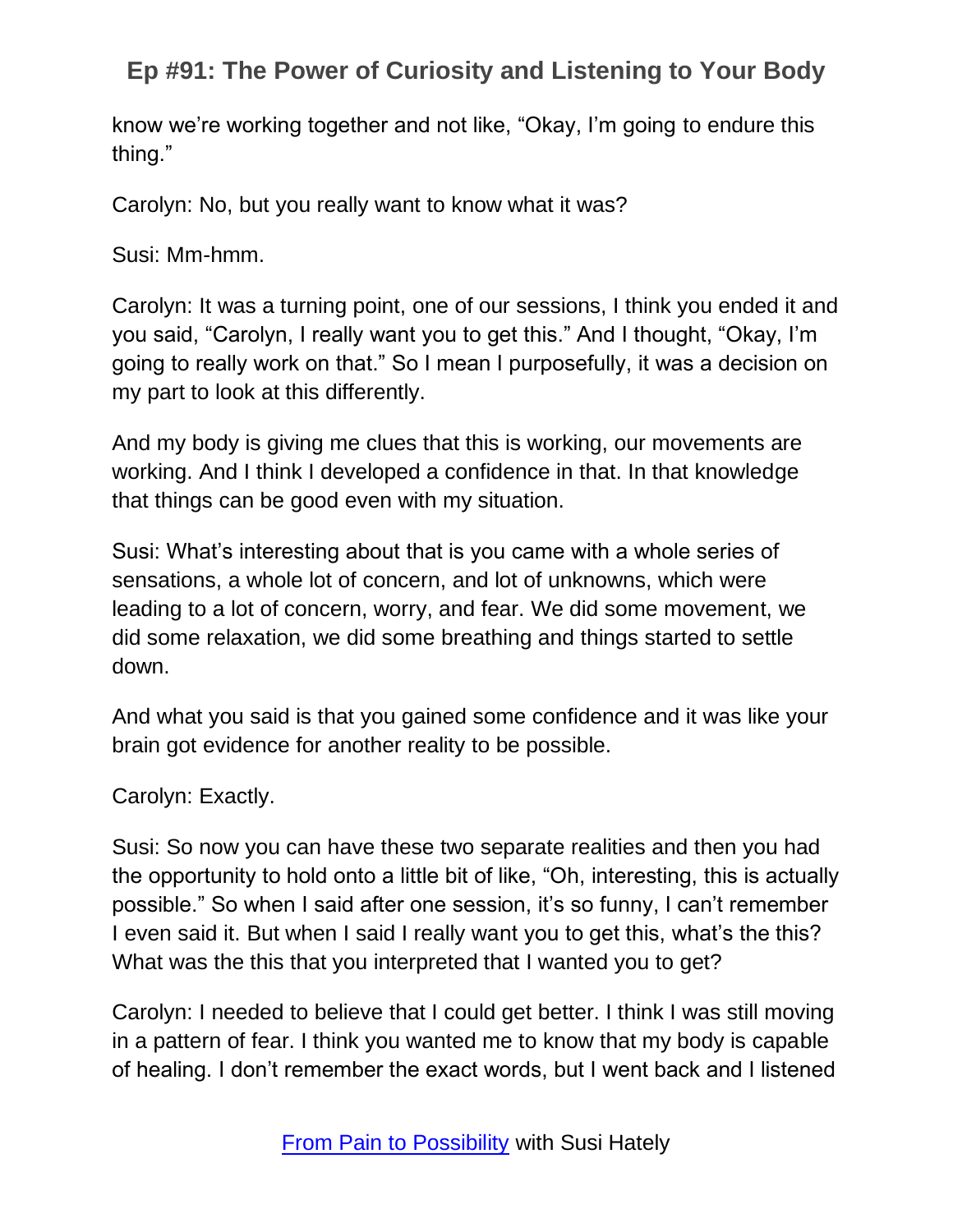to it again. In fact, I've done that with each of the sessions because there's so much good stuff in here, it's good to go back and listen.

And funny how I remembered it differently than what it– When I went back and watched it, it was different than what I remembered, but they we both good. So it had to do with kind of believing, having a trust and a confidence in my healing process. And my body is in the messages and just knowing that the healing was happening.

It's a healing, but it's a different kind of healing. Like you're not making my, whatever it is I have go away, but you are teaching me to move in a way that optimizes what I have. And that means that I can still do things. It opened up possibilities instead of problems. So I needed to believe in that, that's what I kind of remember. But I should go back and re-watch that one too, to remember the exact words.

But that's when I decided to give it a chance. I think the fear, when the fear went away, it's not that I don't have fear anymore, but it's not nearly what it was. And I recognize it now too. I can really feel the fear when it happens. And then it usually goes away, I'm kind of like, "You don't need to be afraid; this isn't something you need to be afraid of." So managing that fear has been huge for me too.

Susi: You're not arguing with the reality that fear is present.

Carolyn: No. No, I don't because I think fear is real and I think it serves a purpose. it's just when it kind of overtakes me. I don't really have that anymore right now. I mean I have fears, for sure. But not like when I think I told you I would wake up in the middle of the night and my shoulders would be up by my ears, that hasn't been happening.

So it's not super constant, it comes and it might be something about getting sick or whatever it is. But I'm really working on, my relationship with fear is changing, I would say.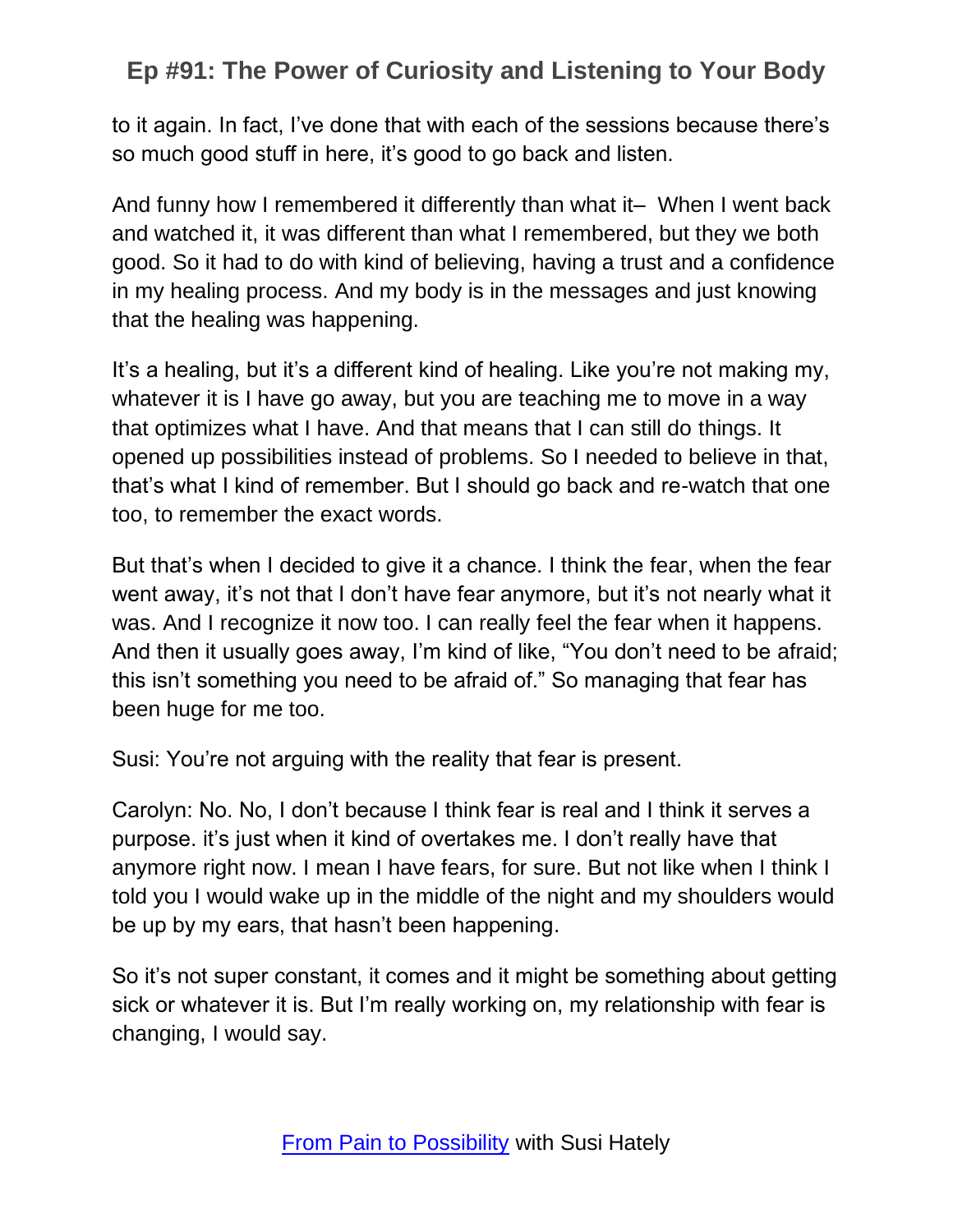Susi: When the belief changes, the thinking and the opinions change. And then our emotional experience changes. Like what we know is possible changes.

Carolyn: Yeah.

Susi: Hence the name of what I do is Pain to Possibility.

Carolyn: Yeah.

Susi: Right? Because only at that point, which is why I spend so much time talking about and being in the person's body to give an objective reality of what is. Because while the subjective experience is so incredibly vital, when we can tie it in and team it with the objective reality of what your body can and can't do, then you start to be able to see what you are capable of in terms of helping yourself. And then when you see you've done it to yourself, that changes the belief pattern.

Carolyn: Yeah, I can see that.

Susi: And it just opens the door a crack, and then another crack, and then another crack, and then that's when it starts to really get the momentum of really shifting up, like yeah, these emotions are fine, they're not horrible. They're here on purpose so let's talk with them, let's be with them, let's just be aware of them. Let's not shove them aside, let's be in that space with them.

Carolyn: Yeah, and I really focused on kind of fear is the thing, but I'm sure there are other things that are kind of floating around out there. But fear seems to be my big buddy.

So yeah, it's been interesting and I sort of feel like you're talking about the koshas in this in a very approachable way, and I appreciate that. It feels very familiar so I can absorb it really well, I think, what you've done and where you're going with this. It's pretty fun to see how you do that. I don't think I was expecting it, so that was fun.